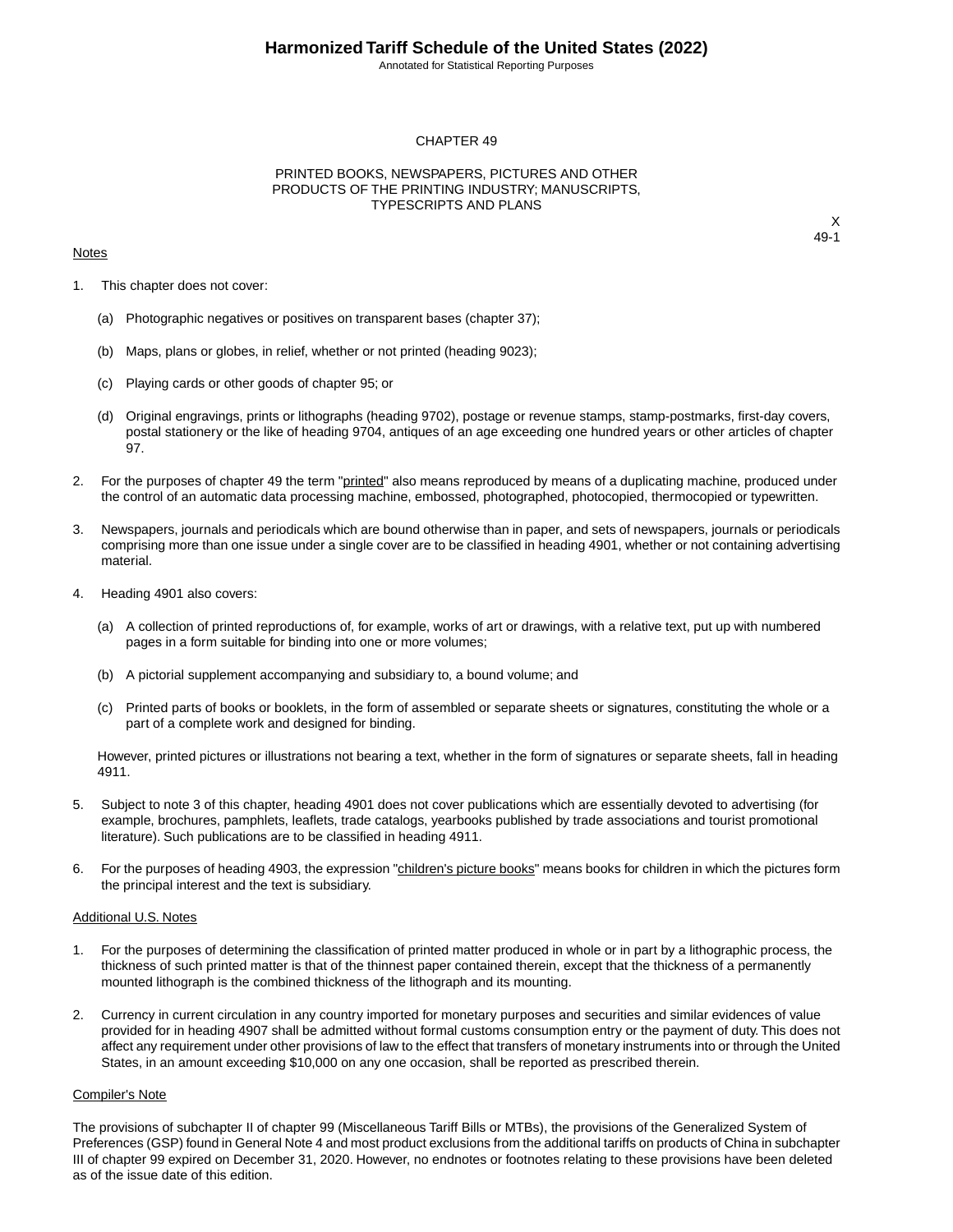Annotated for Statistical Reporting Purposes

| Printed books, brochures, leaflets and similar printed matter,<br>Dictionaries and encyclopedias, and serial installments | of<br>Quantity | General            |                       |                |
|---------------------------------------------------------------------------------------------------------------------------|----------------|--------------------|-----------------------|----------------|
|                                                                                                                           |                |                    | Special               | $\overline{2}$ |
|                                                                                                                           |                |                    |                       |                |
|                                                                                                                           |                |                    |                       |                |
|                                                                                                                           |                |                    |                       | Free           |
|                                                                                                                           |                |                    |                       |                |
|                                                                                                                           |                |                    |                       |                |
|                                                                                                                           |                | Free <sup>1/</sup> |                       | Free           |
|                                                                                                                           |                |                    |                       |                |
|                                                                                                                           |                |                    |                       |                |
|                                                                                                                           |                |                    |                       | Free           |
| Bound newspapers, journals and periodicals                                                                                |                |                    |                       |                |
| provided for in Legal Note 3 to this chapter No.                                                                          |                |                    |                       |                |
|                                                                                                                           | No.            |                    |                       |                |
| Bibles, testaments, prayer books and other                                                                                | No.            |                    |                       |                |
| Technical, scientific and professional books No.                                                                          |                |                    |                       |                |
|                                                                                                                           |                |                    |                       |                |
|                                                                                                                           |                |                    |                       |                |
|                                                                                                                           |                |                    |                       |                |
|                                                                                                                           |                |                    |                       |                |
| Rack size paperbound books No.                                                                                            |                |                    |                       |                |
|                                                                                                                           |                |                    |                       |                |
| Containing not more than 4 pages<br>each (excluding covers)                                                               | .lNo.          |                    |                       |                |
| Containing 5 or more pages each, but                                                                                      |                |                    |                       |                |
| not more than 48 pages each                                                                                               |                |                    |                       |                |
|                                                                                                                           |                |                    |                       |                |
| Containing 49 or more pages each                                                                                          |                |                    |                       |                |
| (excluding covers) <sup>6/</sup>   No.                                                                                    |                |                    |                       |                |
| Newspapers, journals and periodicals, whether or not illustrated                                                          |                |                    |                       | Free           |
|                                                                                                                           |                |                    |                       |                |
|                                                                                                                           |                |                    |                       |                |
| Newspaper supplements printed by a gravure                                                                                |                |                    |                       |                |
|                                                                                                                           |                |                    |                       | 25%            |
|                                                                                                                           |                | Free <sup>1/</sup> |                       | Free           |
| Newspapers appearing less than four times per                                                                             |                |                    |                       |                |
| Other business and professional journals and<br>periodicals (including single issues tied together                        |                |                    |                       |                |
|                                                                                                                           |                |                    |                       |                |
| Other (including single issues tied together for                                                                          | No.            |                    |                       |                |
|                                                                                                                           |                | .lkg               | No Free <sup>1/</sup> |                |

X 49-2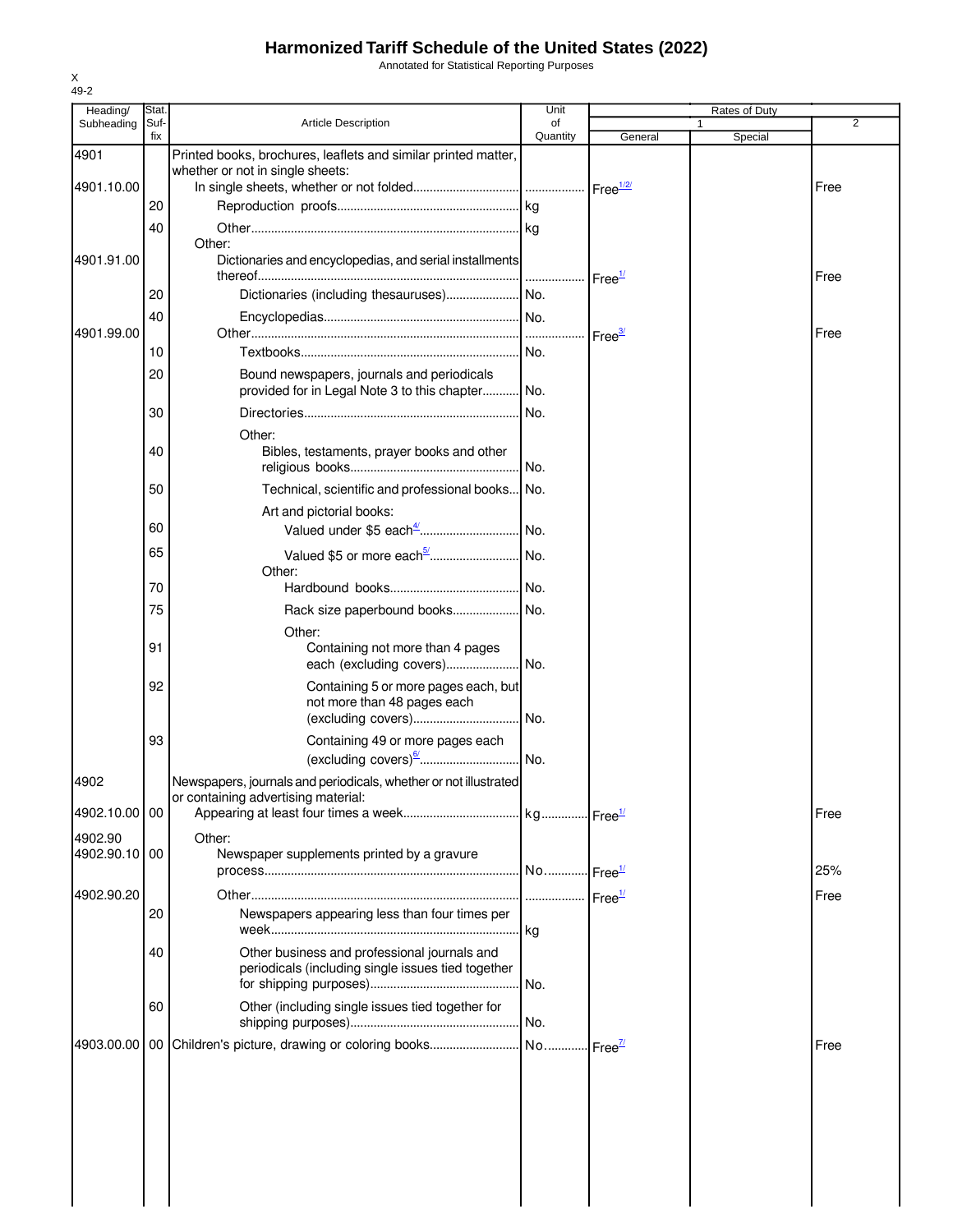Annotated for Statistical Reporting Purposes

| Heading/                       | Stat.       |                                                                                                                                                                                                                                                                                                    | Unit           |         | Rates of Duty           |                |
|--------------------------------|-------------|----------------------------------------------------------------------------------------------------------------------------------------------------------------------------------------------------------------------------------------------------------------------------------------------------|----------------|---------|-------------------------|----------------|
| Subheading                     | Suf-<br>fix | <b>Article Description</b>                                                                                                                                                                                                                                                                         | of<br>Quantity | General | $\mathbf{1}$<br>Special | 2              |
| 4904.00.00                     |             | Music, printed or in manuscript, whether or not bound or                                                                                                                                                                                                                                           |                |         |                         |                |
|                                | 20          | Sheet music, whether or not stapled or folded, but not                                                                                                                                                                                                                                             |                |         |                         | Free           |
|                                | 40          |                                                                                                                                                                                                                                                                                                    |                |         |                         |                |
| 4905<br>4905.20.00 00          |             | Maps and hydrographic or similar charts of all kinds, including<br>atlases, wall maps, topographical plans and globes, printed:                                                                                                                                                                    |                |         |                         | Free           |
| 4905.90<br>4905.90.20 00       |             | Other:                                                                                                                                                                                                                                                                                             |                |         |                         | 35%            |
| 4905.90.60 00                  |             |                                                                                                                                                                                                                                                                                                    |                |         |                         | Free           |
|                                |             | 4906.00.00   00   Plans and drawings for architectural, engineering, industrial,<br>commercial, topographical or similar purposes, being originals<br>drawn by hand; handwritten texts; photographic reproductions<br>on sensitized paper and carbon copies of the foregoing kg Free <sup>1/</sup> |                |         |                         | 25%            |
|                                |             | 4907.00.00   00   Unused postage, revenue or similar stamps of current or new<br>issue in the country in which they have, or will have, a<br>recognized face value; stamp-impressed paper; banknotes;<br>check forms; stock, share or bond certificates and similar                                |                |         |                         | 66¢/kg         |
| 4908<br>4908.10.00 00          |             | Transfers (decalcomanias):                                                                                                                                                                                                                                                                         |                |         |                         | $66¢/kg + 15%$ |
| 4908.90.00 00                  |             |                                                                                                                                                                                                                                                                                                    |                |         |                         | 88¢/kg         |
| 4909.00                        |             | Printed or illustrated postcards; printed cards bearing personal<br>greetings, messages or announcements, whether or not<br>illustrated, with or without envelopes or trimmings:                                                                                                                   |                |         |                         |                |
| 4909.00.20 00                  |             |                                                                                                                                                                                                                                                                                                    |                |         |                         | 25%            |
| 4909.00.40 00                  |             |                                                                                                                                                                                                                                                                                                    |                |         |                         | 45%            |
| 4910.00                        |             | Calendars of any kind, printed, including calendar blocks:<br>Printed on paper or paperboard in whole or in part by a<br>lithographic process:                                                                                                                                                     |                |         |                         |                |
| 4910.00.20100                  |             |                                                                                                                                                                                                                                                                                                    |                |         |                         | 66¢/kg         |
| 4910.00.40 00<br>4910.00.60 00 |             |                                                                                                                                                                                                                                                                                                    |                |         |                         | 19¢/kg<br>35%  |
|                                |             |                                                                                                                                                                                                                                                                                                    |                |         |                         |                |

X 49-3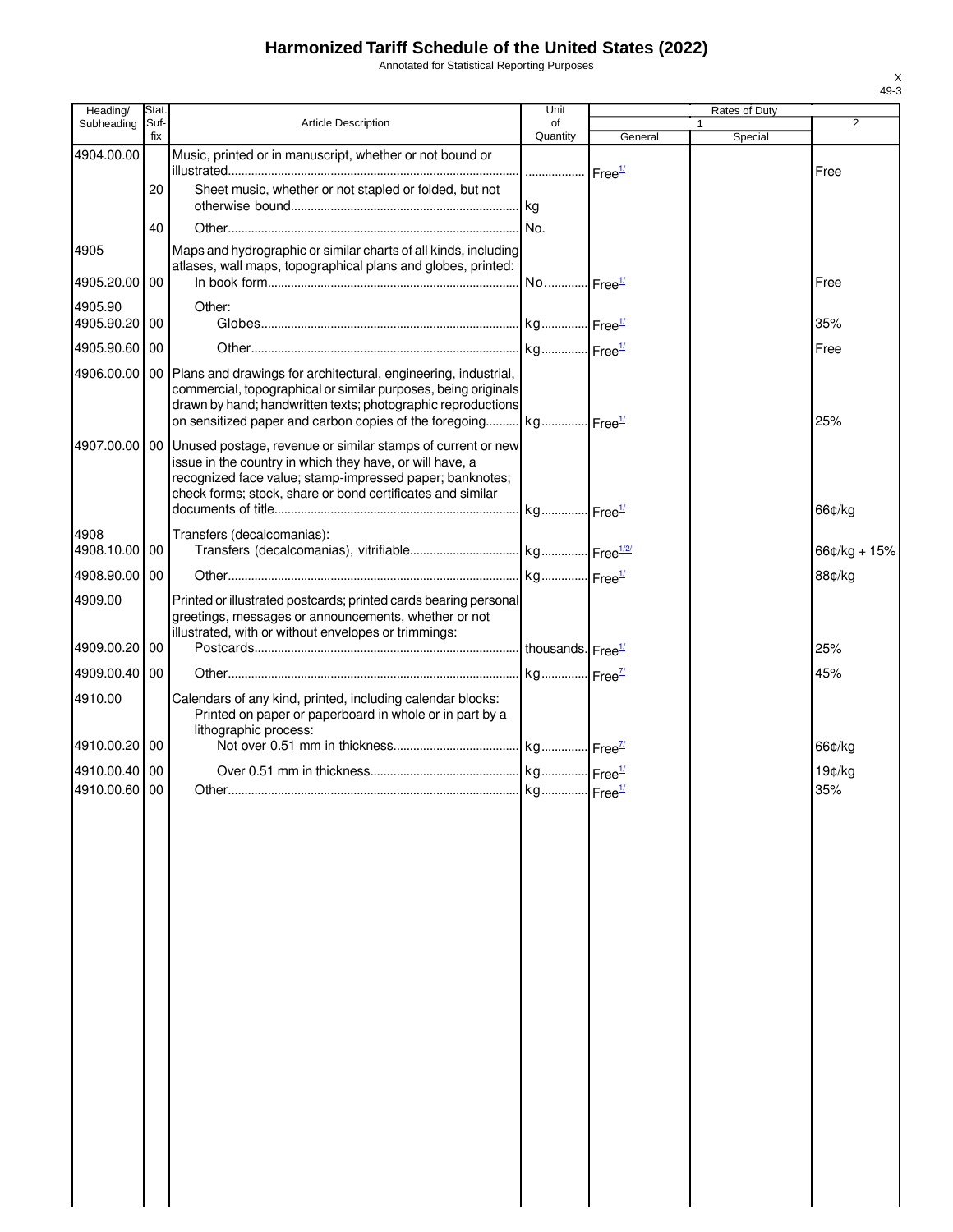Annotated for Statistical Reporting Purposes

| Heading/      | Stat.       |                                                                    | Unit           |                      | Rates of Duty |                 |
|---------------|-------------|--------------------------------------------------------------------|----------------|----------------------|---------------|-----------------|
| Subheading    | Suf-<br>fix | <b>Article Description</b>                                         | of<br>Quantity | General              | Special       | $\overline{2}$  |
| 4911          |             | Other printed matter, including printed pictures and               |                |                      |               |                 |
|               |             | photographs:                                                       |                |                      |               |                 |
| 4911.10.00    |             | Trade advertising material, commercial catalogs and the            |                |                      |               |                 |
|               |             |                                                                    |                |                      |               | Free            |
|               | 20          | Printed catalogs relating principally to current offers            | No.            |                      |               |                 |
|               | 40          | Printed catalogs, price lists or trade notices, relating           |                |                      |               |                 |
|               |             | to offers, by a person whose principal place of business           |                |                      |               |                 |
|               |             | or bonafide residence is in a foreign country, to sell or          |                |                      |               |                 |
|               |             | rent products of a foreign country or to furnish foreign           |                |                      |               |                 |
|               |             | or international transportation or commercial insurance            |                |                      |               |                 |
|               |             |                                                                    |                |                      |               |                 |
|               | 60          | Tourist and other literature (including posters),                  |                |                      |               |                 |
|               |             | containing geographic, historical, hotel, institutional,           |                |                      |               |                 |
|               |             | timetable, travel or similar information, principally with         |                |                      |               |                 |
|               |             | respect to places, travel facilities or educational                |                |                      |               |                 |
|               |             | opportunities outside the customs territory of the United          |                |                      |               |                 |
|               |             |                                                                    |                |                      |               |                 |
|               | 80          |                                                                    |                |                      |               |                 |
|               |             | Other:                                                             |                |                      |               |                 |
| 4911.91       |             | Pictures, designs and photographs:                                 |                |                      |               |                 |
| 4911.91.10 00 |             | Printed over 20 years at time of importation kg Free <sup>1/</sup> |                |                      |               | Free            |
|               |             | Printed not over 20 years at time of importation:                  |                |                      |               |                 |
| 4911.91.15 00 |             | Suitable for use in the production of articles of                  |                |                      |               |                 |
|               |             |                                                                    |                |                      |               | Free            |
|               |             | Other:                                                             |                |                      |               |                 |
|               |             | Lithographs on paper or paperboard:                                |                |                      |               |                 |
| 4911.91.20    |             |                                                                    |                | Free <sup>2/7/</sup> |               | 66¢/kg          |
|               | 20          |                                                                    |                |                      |               |                 |
|               |             |                                                                    |                |                      |               |                 |
|               | 40          |                                                                    |                |                      |               |                 |
| 4911.91.30    | 00          | Over 0.51 mm in thickness kg Free <sup>277</sup>                   |                |                      |               | 19.3¢/kg        |
| 4911.91.40    |             |                                                                    |                |                      |               | 25%             |
|               | 20          |                                                                    |                |                      |               |                 |
|               | 40          |                                                                    |                |                      |               |                 |
| 4911.99       |             | Other:                                                             |                |                      |               |                 |
| 4911.99.20    | 00          | International customs forms (carnets) and parts                    |                |                      |               |                 |
|               |             | thereof, in English or French (whether or not in                   |                |                      |               |                 |
|               |             |                                                                    |                |                      |               | Free            |
|               |             | Other:                                                             |                |                      |               |                 |
| 4911.99.60 00 |             | Printed on paper in whole or in part by a                          |                |                      |               |                 |
|               |             |                                                                    |                |                      |               | $66¢/kg + 0.4%$ |
| 4911.99.80 00 |             |                                                                    |                |                      |               | 35%             |
|               |             |                                                                    |                |                      |               |                 |
|               |             |                                                                    |                |                      |               |                 |
|               |             |                                                                    |                |                      |               |                 |
|               |             |                                                                    |                |                      |               |                 |
|               |             |                                                                    |                |                      |               |                 |
|               |             |                                                                    |                |                      |               |                 |
|               |             |                                                                    |                |                      |               |                 |
|               |             |                                                                    |                |                      |               |                 |
|               |             |                                                                    |                |                      |               |                 |
|               |             |                                                                    |                |                      |               |                 |
|               |             |                                                                    |                |                      |               |                 |
|               |             |                                                                    |                |                      |               |                 |
|               |             |                                                                    |                |                      |               |                 |
|               |             |                                                                    |                |                      |               |                 |
|               |             |                                                                    |                |                      |               |                 |
|               |             |                                                                    |                |                      |               |                 |
|               |             |                                                                    |                |                      |               |                 |
|               |             |                                                                    |                |                      |               |                 |
|               |             |                                                                    |                |                      |               |                 |

X 49-4